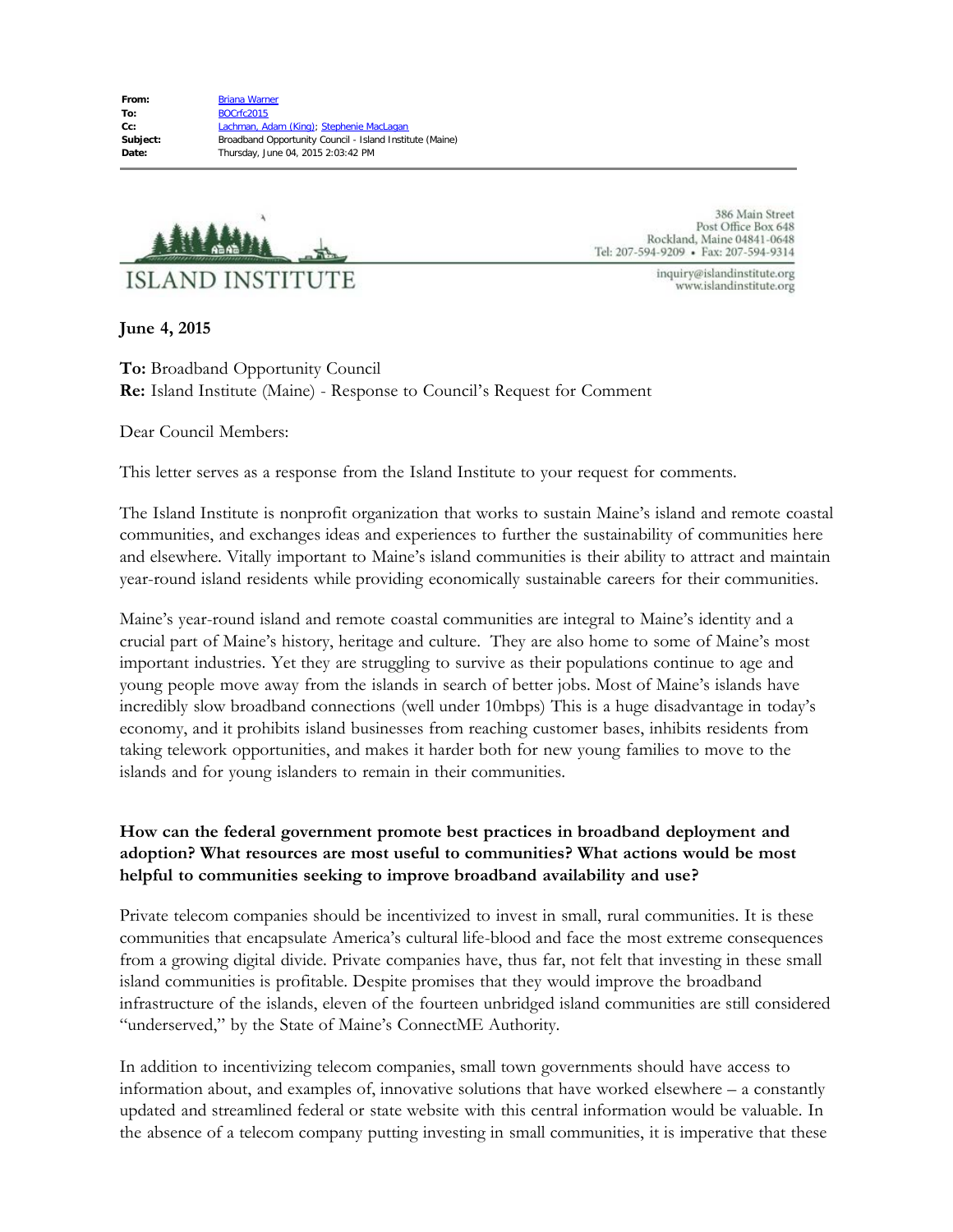communities have access to funding to commission feasibility and design studies focused on community solutions as well as available funds to help them build broadband infrastructure systems.

Currently, there are few federal or state grant programs that fund feasibility or infrastructure design studies for communities. As a result, towns don't have basic information about what their options are for improving broadband at a municipal level. We are sponsoring a feasibility and design study for 13 island communities to give them this important information in order to better inform their decisions about improving broadband infrastructure. This study is costly, and the burden on us as an organization would be significantly diminished with better access to state and federal funds for this purpose.

There should also be federal funds available for digital literacy education programs – particularly for rural businesses. Non–profits, towns, and other groups could use these funds to teach people about how to develop their online marketplaces (especially important for rural businesses), access international markets, find telework opportunities, and learn the basics of digital business accounting. We are just starting to offer such classes without federal or state funds, and the programs have shown incredible results. We can't do as much as we would like given the lack of available grant funding.

## **How can the federal government best promote the coordination and use of federallyfunded broadband assets?**

The allocation of federal funds available for broadband feasibility and design studies, as well as broadband infrastructure development projects, should be focused on the states – and areas within these states – that are relatively unconnected. State broadband authorities, like ConnectME in Maine, have been effective in allocating the small pot of funds currently available to them. Federal funding channeled through these state mechanisms would allow for appropriate distribution of funds throughout the state.

## **What inconsistences exist in federal interpretation and application of procedures, requirements, and policies by Executive Branch agencies related to broadband deployment and/or adoption, and how could these be reconciled?**

The 2014 Farm Bill's definition of broadband adopted by USDA of 4mpbs download and 1mpbs download is insufficient to successfully run a business website. The FCC definition of 25/3mpbs is increasingly insufficient for long-term needs of businesses. The State of Maine defines 10/10mpbs as sufficiently "served." Its important that federal standards are defined in a way that promotes fast growth in connectivity and puts the U.S. (and all of its towns and states) on par or above standards throughout the rest of the global marketplace.

Expanding reliable broadband infrastructure for the rural coastal and island communities of Maine is imperative to keeping these communities viable into the future.

Sincerely,

Briana Warner Economic Development Director